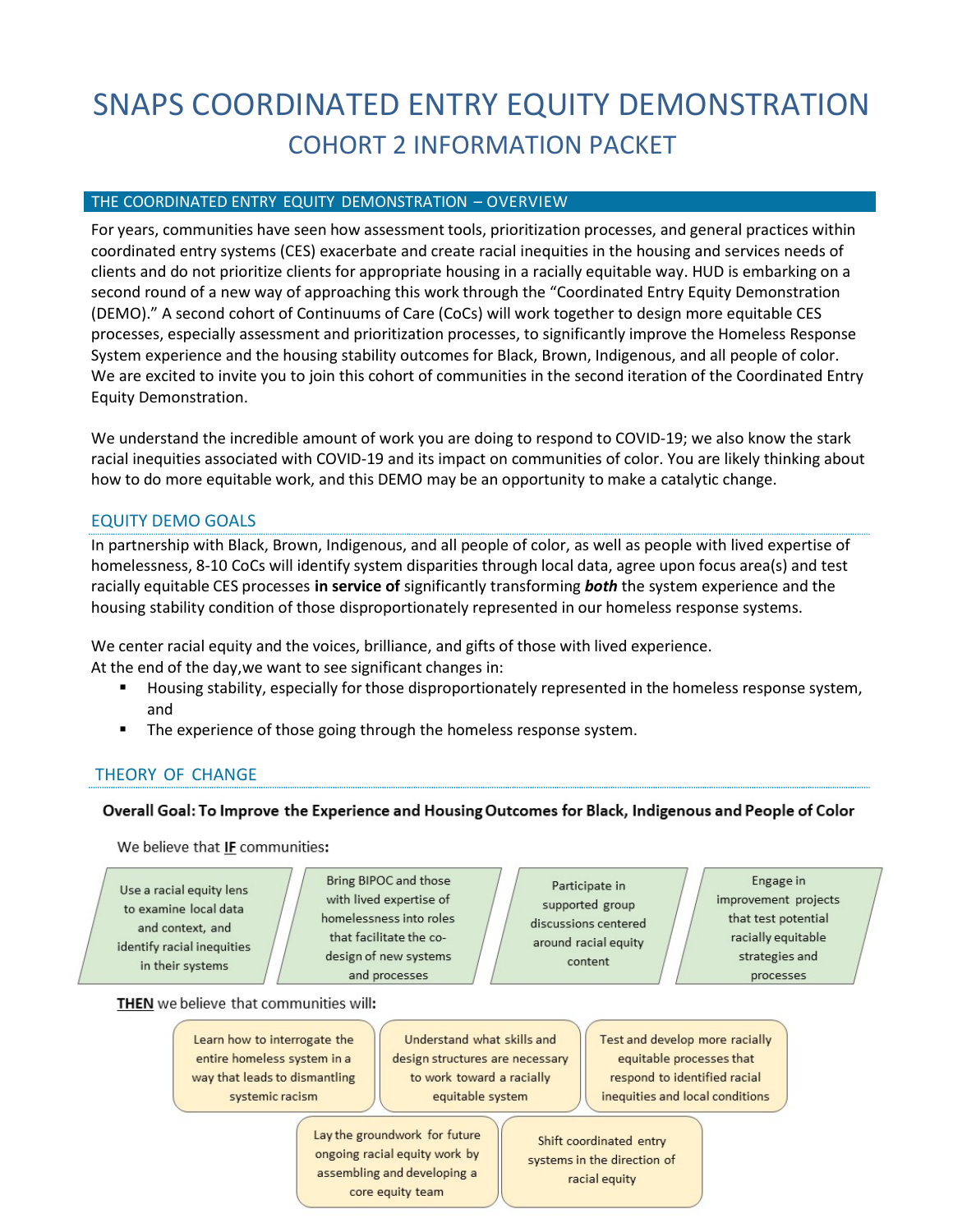## PARTICIPATION IN THE D E M O

## WHAT SUPPORTS WILL YOUR COMMUNITY RECEIVE AS A COHORT 2 COMMUNITY?

**Each community will have a dedicated team of coaches (HUD Equity DEMO Coaches).** Coaches are HUD Technical Assistance (TA) providers with data expertise and lived expertise to walk alongside you in partnership to offer guidance, support, coordination, and facilitation in pursuit of your community's racial equity goals. In addition to one-on-one calls with your coaching team, communities can access free racial equity learning opportunities and a community of peers undertaking similar work. Communities can expect to receive the following resources and learning opportunities:

- Supportive coaching, including data support
- Knowledge Bites (examples: Cultural Humility, Addressing Implicit Bias, Centering the Voices of People with Lived Experience, Power of Words, Addressing Implicit Bias, Collective Care)
- Racial Equity 101 (2-part series)
- **Power Sharing / Power Mapping**
- **Peer Sharing Opportunities via monthly cohort calls**
- Additional one-on-one calls with community peers as desired
- **Support establishing Affinity Groups in your community if desired**

# COMMUNITY EXPECTATIONS

#### **Building a Core Team**

Communities will be expected to convene a Core Team as part of the DEMO. The Core Team established within each community will lead your community through identifying system disparities using local data, agreeing upon focus area(s), and engaging in rapid iteration to redesign projects to test racially equitable coordinated entry processes. The anticipated duration of the DEMO is 9-12 months, with frequent check-ins and action items between Core Team members, TA providers, and community partners. The Core Team should be comprised of a diverse group of people across race, ethnicity, age, gender, sexual orientation, and experience. We recommend that, at a minimum, you include the following stakeholders on your Core Team:

- Black, Brown, Indigenous, and all people of color
- **People with lived expertise of homelessness**
- HMIS/Data Lead
- CoC and Coordinated Entry Staff Leads

Your HUD Equity DEMO Coaches will also be part of your Core Team

**The function of this transdisciplinary team** is to: 1) Lead the design, implementation, and evaluation of equity redesign initiatives that result from the efforts of the DEMO, 2) Communicate performance data back to the community to build community will and support for change, and 3) Meet regularly with the coaching team, in addition to optional deeper-dive sessions.

To inform your decision regarding participation and core team members, we anticipate the following time needed from your core team (7-12 people):

- Cohort calls every 4-6 weeks (all Cohort 2 communities), with a kickoff call anticipated in October 2021
- Weekly Core Team meetings (those may include HUD Equity DEMO coaches weekly or every otherweek, depending on team preference)
- **Participation in monthly Knowledge Bites and occasional learning sessions that are offered per**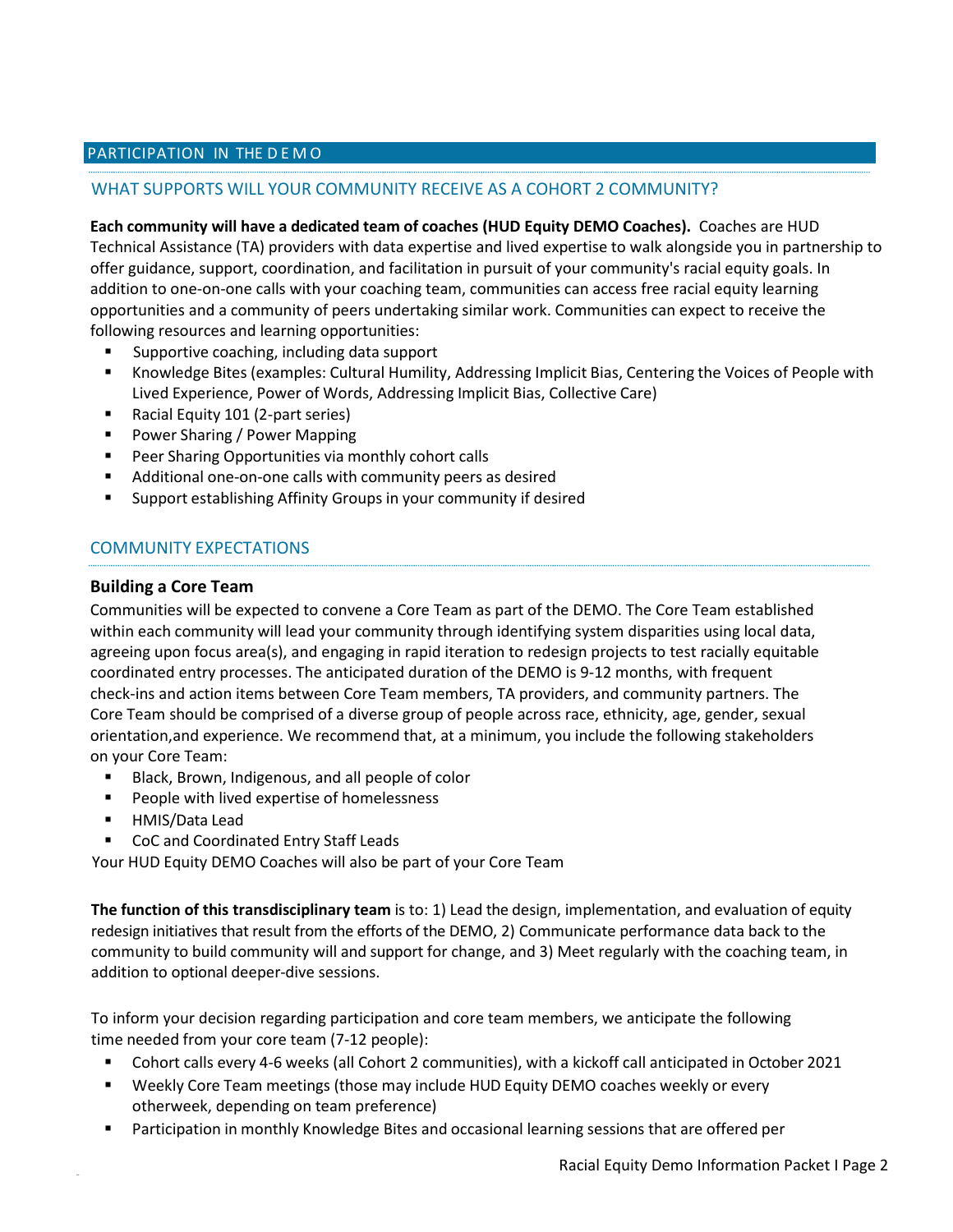community request

- **Presentation on lessons learned at the end of the DEMO (late 2022)**
- Optional participation in additional offerings (ex: Affinity Groups, special projects, participating on HUD Friday Office Hours to share learnings with CoCs across the country)

#### **Data and the DEMO**

To participate in the DEMO, communities must have the ability to share system-level data points on a quarterly basis with their coaches, and the rest of the Cohort as the DEMO unfolds in real-time. These data must be pulled from HMIS to be considered for DEMO participation. Coaches will work with communities to collect and analyze race and ethnicity data related to system-level milestones such as: exits to permanent housing, returns to homelessness, average household length of time in the homeless response system, and more. DEMO communities will use Stella P and other analysis tools to disaggregate data by race and ethnicity and explore racial and ethnic system disproportionalities. As referenced in the HUD resource Data and Equity: Using the Data You Have, "...**data quality need not be perfect to begin or continue a systems analysis and racial equity review**…"

Using elements from a participatory action approach, DEMO communities will also be supported in implementing and analyzing qualitative and quantitative data collected by techniques designed by individuals with lived experience of homelessness and Black, Brown, Indigenous, and all people of color. The content of these qualitative inquiries is flexible and may vary by community. The goals of the qualitative analysis should focus on perceptions of individuals with lived experience and can include questions around the data collection process, how accessible services are to them, and whether the people serving them and the types of interventions appropriately account for their racial and ethnic experience.

CoCs will then need to pair the quantitative and the qualitative data to understand what is going on. Both aspects are critical to understanding whether there are racial disparities in the system and potential causes for those disparities. With that data, communities can then begin the effort of looking to solutions.

One of the things HUD is looking for in the DEMO are tested strategies and innovations that improve the outcomes of Black, Brown, Indigenous, and all people of color in local homeless response systems. Improvement will be measured by reviewing of system-level data points and qualitative results if a community chooses to measure qualitative data. HUD encourages communities to continue to include qualitative feedback to test as part of this system improvement process.

# **What we need from you**

- **Energy and openness to trying something new**
- **Engagement with cohort communities in a peer sharing space**
- Ability for streamlined rapid testing (not stalled by long decision-making processes)
- Ability to compensate all team members for their time if they are not already compensated through existing positions/roles
- Access to HMIS or other system-level dataset(s) that provide information relevant to racial equity analysis
- A commitment to reporting system-level racial equity data on a quarterly basis
- A commitment to testing and implementing qualitative data collection mechanisms that further racial equity
- Willingness to explore and interrogate institutional and systemic racism along with dominant culture norms and inherent biases and prejudices.
- A commitment to participate in the following post DEMO activities:
	- o Participation in an evaluation at the conclusion of the DEMO.
		- o A commitment to annually conducting follow-up analyses of key data points related to racial equity over the next 1-5 years.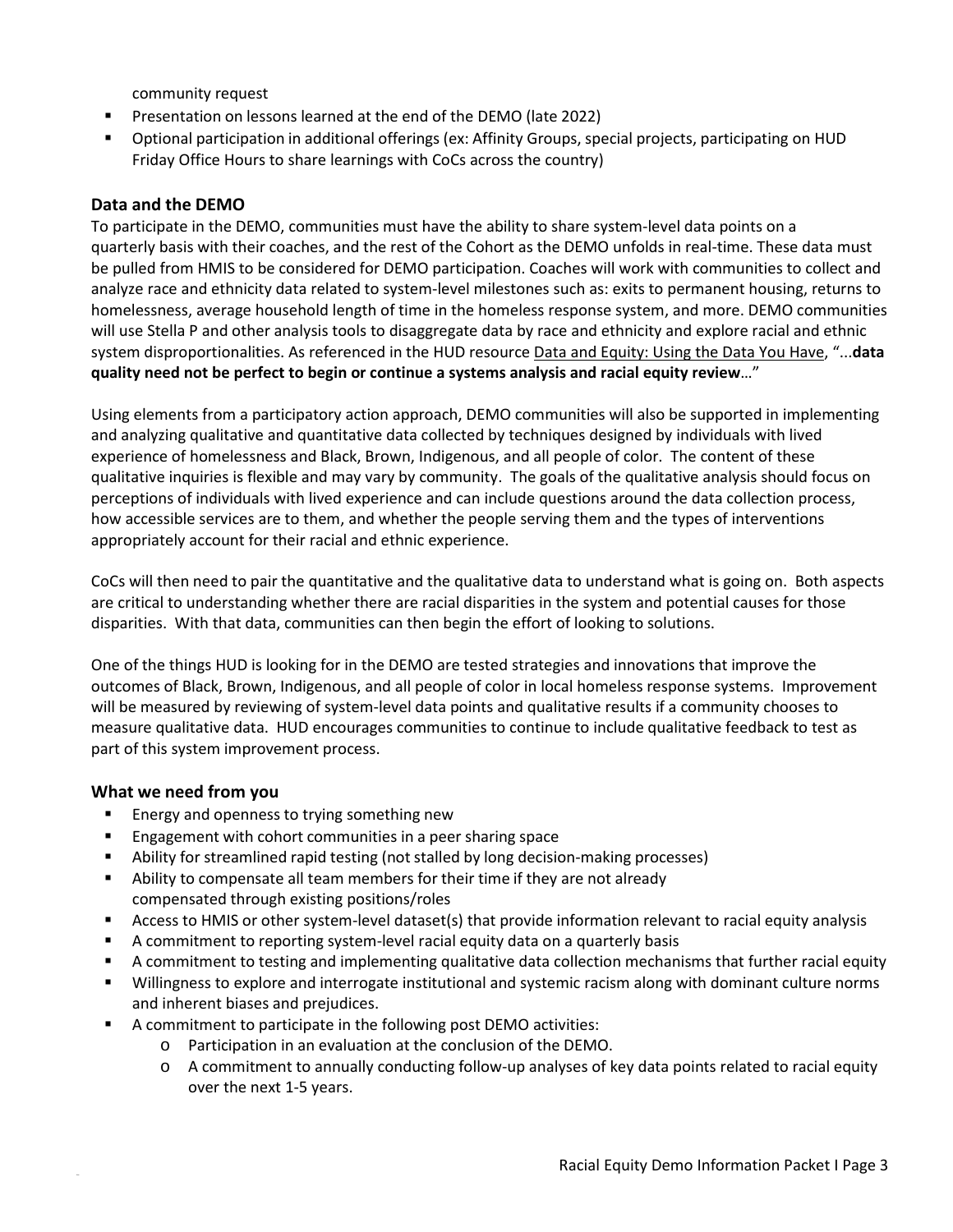- o An acknowledgment that these evaluative structures may use mixed methods and may change over the 1–5 year period, as the sector learns more about what strategies are most effective in reducing racial inequities in homeless response systems.
- The HUD Equity DEMO Coaches have committed to the following team values as a means to focus on common grounds:
	- o Center Black, Indigenous, and all people of color in all homeless response system processes.
	- o Center lived expertise and experience of homelessness.
	- o Foster relationships that recognize basic human dignity.
	- o Recognize and honor that Black, Indigenous, and all people of color have always had autonomy and agency over their own liberation.
	- o Commit to one another to heal internalized racial oppression, whether inferiority or superiority, by creating spaces for others to unpack.
	- o Do not stay quiet anymore; silence perpetuates suffering and oppression.
	- o Bring every single piece of ourselves into discussion spaces. "Take me all or leave me all." Openness and acceptance of full self.
	- o Confront white supremacy and system disparities.
	- o Address the way we perpetuate vs. dismantle systems that perpetuate racial inequities.
	- o We commit to course correction as a way of doing this work. We will not get everything right, so we will keep trying to do better, and publicly communicating that.
	- o Hold space for discomfort.

Communities will be invited to develop and establish the team values you will use throughout the DEMO.

# **For Consideration**

- The ability to report on HMIS data through the Longitudinal Systems Analysis, or LSA, is necessary to ensure we can measure and evaluate the effectiveness of our work together. The LSA is a report that should already exist in your system and should not require any additional report building or custom modifications to your HMIS. We can support you with this, but we will need to ensure that data is available prior to the launch of Cohort 2.
- If your community has substantial HUD technical assistance now, this might be a good opportunity to hold off and make space for communities who are not currently receiving a high level of technical assistance.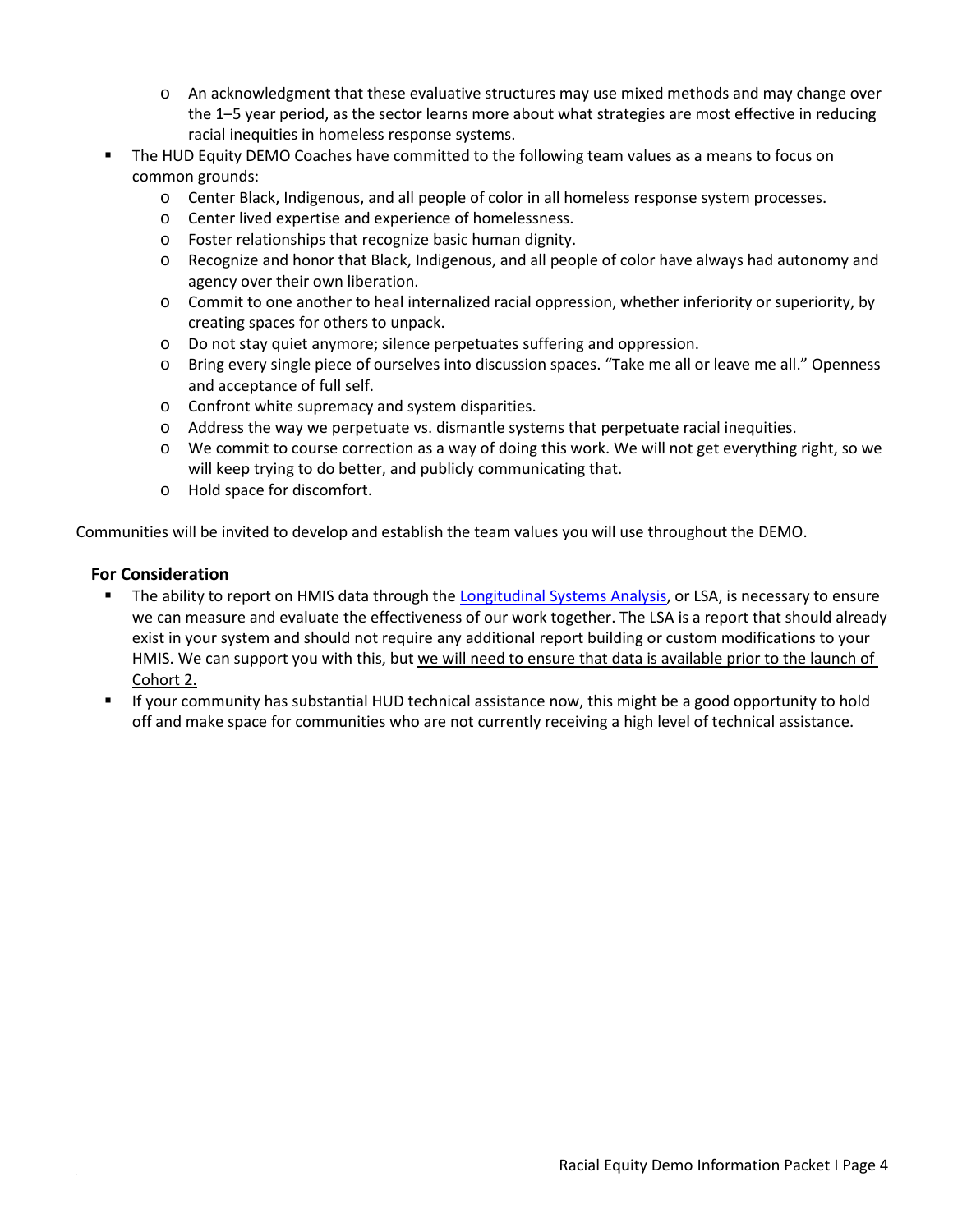#### SUBMISSION PROCESS

To be considered for participation in Cohort 2, communities will need to submit an *Expression of Interest* that answers the following questions:

- Why is it urgent for your community to participate in this DEMO?
- What is the level of support from your CoC leadership, membership, and other stakeholders?
- What previous TA engagements has your community participated in?
- Do you have a core team of individuals meeting regularly to have racial equity conversations that include Black, Indigenous, and all people of color, and people with lived experience of homelessness?
- In what ways is your community willing to do transformational equity work to prioritize input and strategies from people with lived expertise and Black, Brown, Indigenous, and all people of color in ending homelessness, and how would you reimagine this for your community?

The Expression of Interest period is open from **July 28 – September 3**. During this time, we will be offering open "Office Hours" two times a week. These office hours are optional and are intended to allow you an opportunity to join members of the Equity DEMO team to ask any questions you have about the expression of interest process or to get more information about the goals, benefits, and expectations of the DEMO.

Expression of Interest forms must be submitted to SNAPSInfo@hud.gov on or before 5:00pm PT/8:00pm ET on Sept. 3rd.

#### SELECTION PROCESS

After the Expression of Interest period closes, the Equity DEMO team and SNAPS staff will review the submissions and select 8-10 communities who will be invited to participate in the Cohort 2 DEMO. Communities will be notified September 30-October 6, and the Cohort 2 DEMO will launch in October 2021 with a community kick-off call.

We will be intentional to ensure the inclusion of urban, suburban, and rural geographics across the United States. The selection process includes the review of the Expression of Interest submission. The Equity DEMO team and SNAPS staff may follow up with additional questions or to get clarification on your response.

- We will use a standardized set of criteria that includes four factors: 1) Stakeholder buy-in, 2) Capacity to engage and prioritize this effort locally, 3) Willingness to engage in racial equity frameworks, and 4) Inclusion of Black, Brown, Indigenous, and all people of color in decision making bodies
- Communities above the threshold within the four factors will be organized into regional groupings (urban, suburban, rural, etc.) to ensure diversity of geography and community characteristics
- Communities will be chosen at random within each regional grouping until we reach the 8-10 cohort size
- Communities under the threshold will not be considered for Cohort 2. Feedback will be provided to communities not selected.